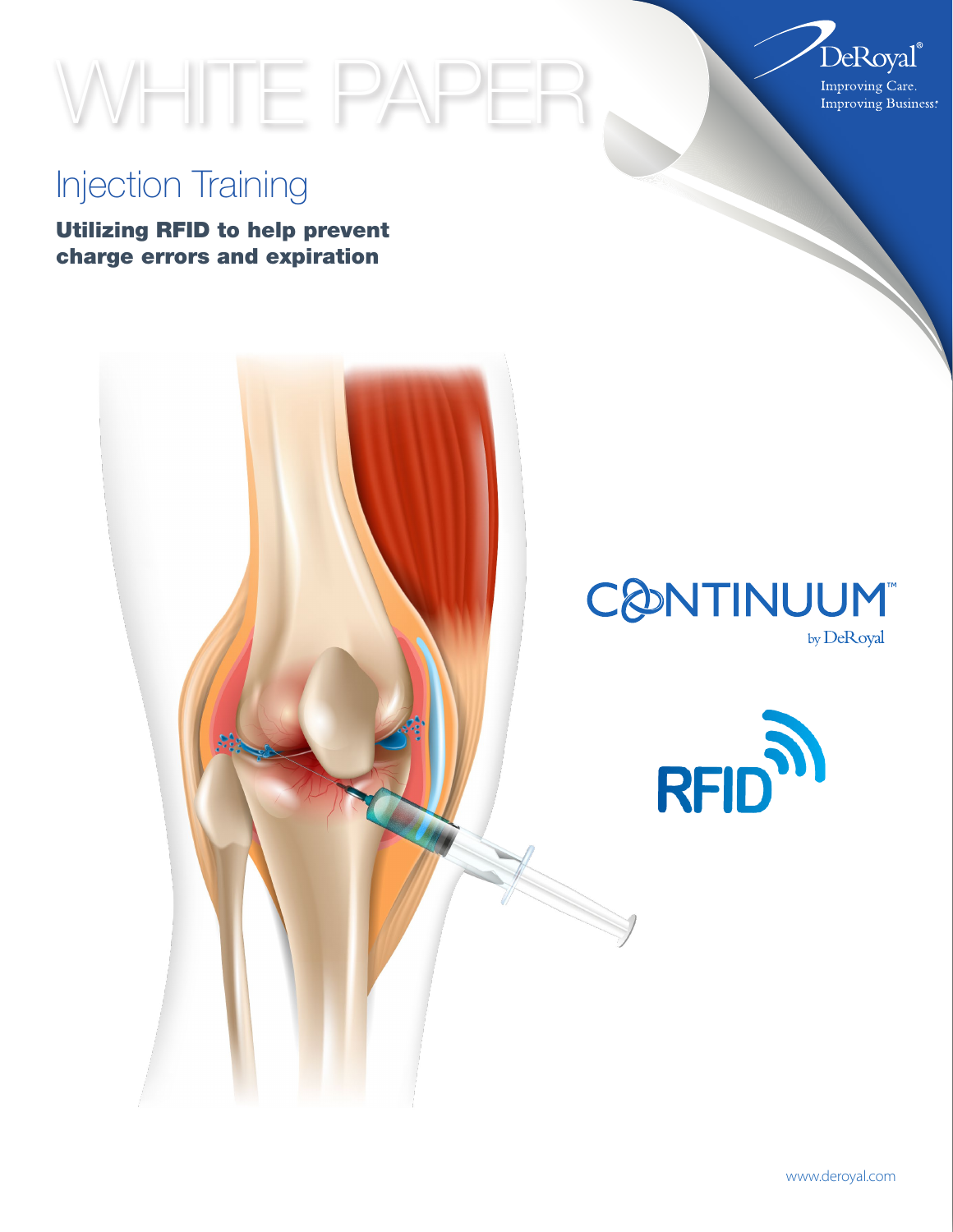

### INJECTION TRAINING Utilizing RFID to help prevent charge errors and expirations

#### Introduction

Today's health care economy pressures orthopedic physician offices and surgery centers to eliminate costs while continuing to improve patient care and experience. Healthcare facilities must maintain an accurate inventory of medical devices (i.e., bracing and joint injections) to ensure the patient receives the necessary intervention prescribed by the physician. Inventory management represents a significant burden in time and cost to ensure patients experience optimal care. For reimbursement of the medical device, Medicare and insurance companies expect healthcare providers to provide extensive documentation to prove that a patient received the service or device as ordered by a physician. This process places a time burden on nurses and clinician support staff to manually complete the documentation, thus reducing time spent with the patient. To maximize time with the patient, clinicians sometimes rush to complete this process resulting in documentation errors. A mistake in this process leads to a loss in revenue, increasing financial pressure on the facility. Automation of inventory management from receiving to the point of use with Radio Frequency Identification (RFID) technology represents a potential solution to the challenges faced by orthopedic physician offices and surgery centers in managing inventory.

#### The Continuum® Inventory Management Solution:

The Continuum® inventory management system utilizing an RFID "vault" and electronic proof of delivery helps to automate supply chain processes while eliminating the manual process involved with the inventory management of the facility. The Continuum® Vault provides real-time monitoring of inventory levels, maintains a secured digital chain of custody, and automates re-ordering based on usage of devices at the facility. The Continuum® Vault's installation occurs in a facility's existing storage area, retrofitting the space to allow the use of RFID technology. Each item placed in inventory receives an RFID tag encoded with pertinent UDI device information (i.e. lot number, serial number, expiration date). Following initial implementation, the customer may print RFID tags for stocked devices, purchase preprinted tags or order items from DeRoyal with an RFID tag already in place.

To enter a Continuum® Vault, clinic personnel must authenticate their identity to establish an initial chain of custody. The clinician then selects their device(s) and exits the Vault. Upon exiting, the system determines what item(s) the clinician removed from the room and places the item(s) in the clinician's custody. At this point, the clinician assign the item to a patient and obtains electronic proof of delivery using another part of the Continuum® System, a tablet. Once assigned to the patient, the Continuum® System has the capability for bi-directional interfaces to automatically transfer necessary information to the facility's electronic medical record system to meet insurance documentation requirements. The Continuum® System is currently integrated with the largest electronic medical record systems used by orthopedic practices. If a clinician fails to assign the item to a patient, then the device remains in the clinician's custody until resolved. The Continuum® System reports allow the facility to identify unassigned items and custody status, item costs, and items assigned to a patient. This capability provides the facility with the necessary tools to resolve charge capture errors. For devices with an expiration date (e.g., injections and biologics), the Continuum® System can monitor expiration dates and alerts when an item nears expiration. This feature allows clinicians to use the device, preventing lost revenue.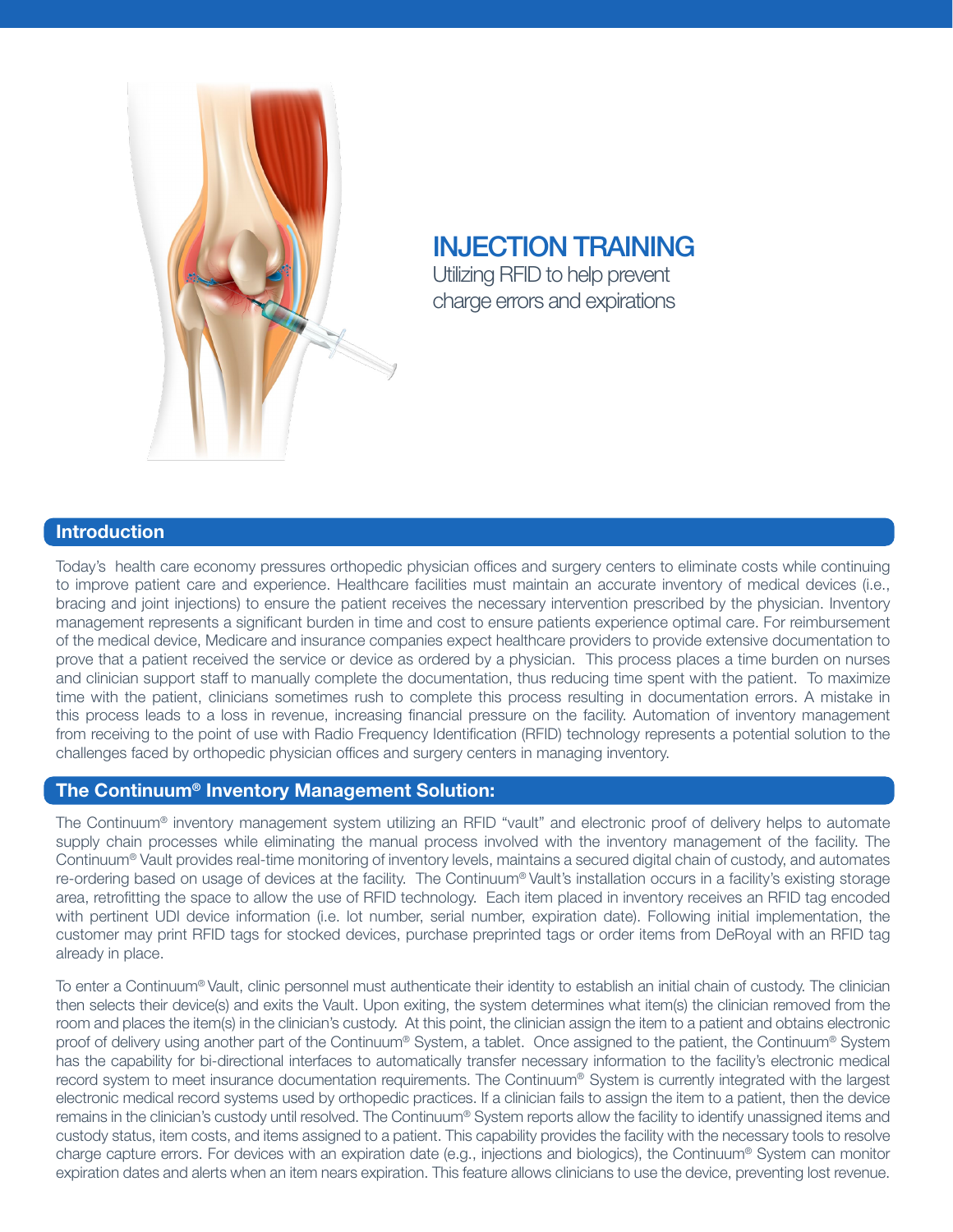#### Helping Eliminate Billing Errors Through Automation:

A case study recently completed at an Orthopedic Center demonstrates how the Continuum® RFID Vault helped prevent DME charging errors and expiration of items. Fifteen providers provide medical care, and 110 staff members provide support. Annually, the facility distributes over 4500 orthopedic devices to patients. Before installing the Continuum® Vault system, the center determined that the prior manual process resulted in a 38% charging/billing error rate. This deficiency resulted in approximately \$100,000 in lost charges and revenue.

The center reduced charge/billing errors to 12% in the first year after implementation. After further process improvements and education on auditing, the center experienced an additional reduction in annual charge/ billing error rate to 8% (Figure 1). A review of the primary charge/billing errors allowed the center to rectify 98.2% of errors. Overall, the center experienced a 99.6% charge/billing capture rate, with the remaining seven missing charges attributed to billing process errors. The Continuum® System accurately tracked 100% of the items distributed during the evaluated 12-months. The chain of custody records maintained by the Continuum® System allowed the orthopedic center to determine clinician specific error rates. The analysis found that seven clinician staff members were responsible for 49% of errors. This analysis allowed the facility to identify opportunities for retraining to ensure charging and billing compliance.



**Figure 1:** The Continuum® System minimizes charge and billing errors associated with distribution of durable medical equipment

#### Helping Prevent Expiration of Orthopedic Injectables:

Continuum® RFID Vaults allow accounts to secure expensive devices and monitor expiration dates. Within an orthopedic practice, viscosupplementation injections represent a common early intervention for osteoarthritis, and manufacturers provide the injections in a series of three. Providers perform these injections as needed by the patient, and patients may discontinue injections at any time. As a result, single injections may go unused.

Providers can use single injections in a series on different patients; however, the effectiveness of this strategy depends on the proper management of all visco injections. During process improvement efforts, the orthopedic practice identified that single injections went unused because providers stored single injections in unsecured locations anticipating that the patient would complete the series. The improperly stored injections would expire when patients did not complete the sequence leading to reduced revenue for the practice. The account decided to utilize the Continuum® Vault to secure viscosupplementation injections and use first in, first out process to prevent expiration of the devices. At implementation of this process improvement, the practice identified and discarded \$4,000 (16 – 27 total injections) in expired products. No additional occurrences of expiration have occurred since the facility implemented the process improvement.

#### Conclusion:

The Continuum® System optimizes supply chain management in healthcare facilities through automation. The technology ensures device availability when needed by a patient; however, the system provides healthcare providers the opportunity to improve processes to maximize revenue. The Orthopedic Center subject to this case study utilized the automation and reporting capabilities of a Continuum® RFID Vault to realize a 99.6% charge capture rate. Additionally, the Center used the system to manage viscosupplementation injections to optimize inventory levels and prevent the expiration of this product. These demonstrated capabilities minimize revenue loss thus helping the center to control escalating healthcare costs and provide quality care.